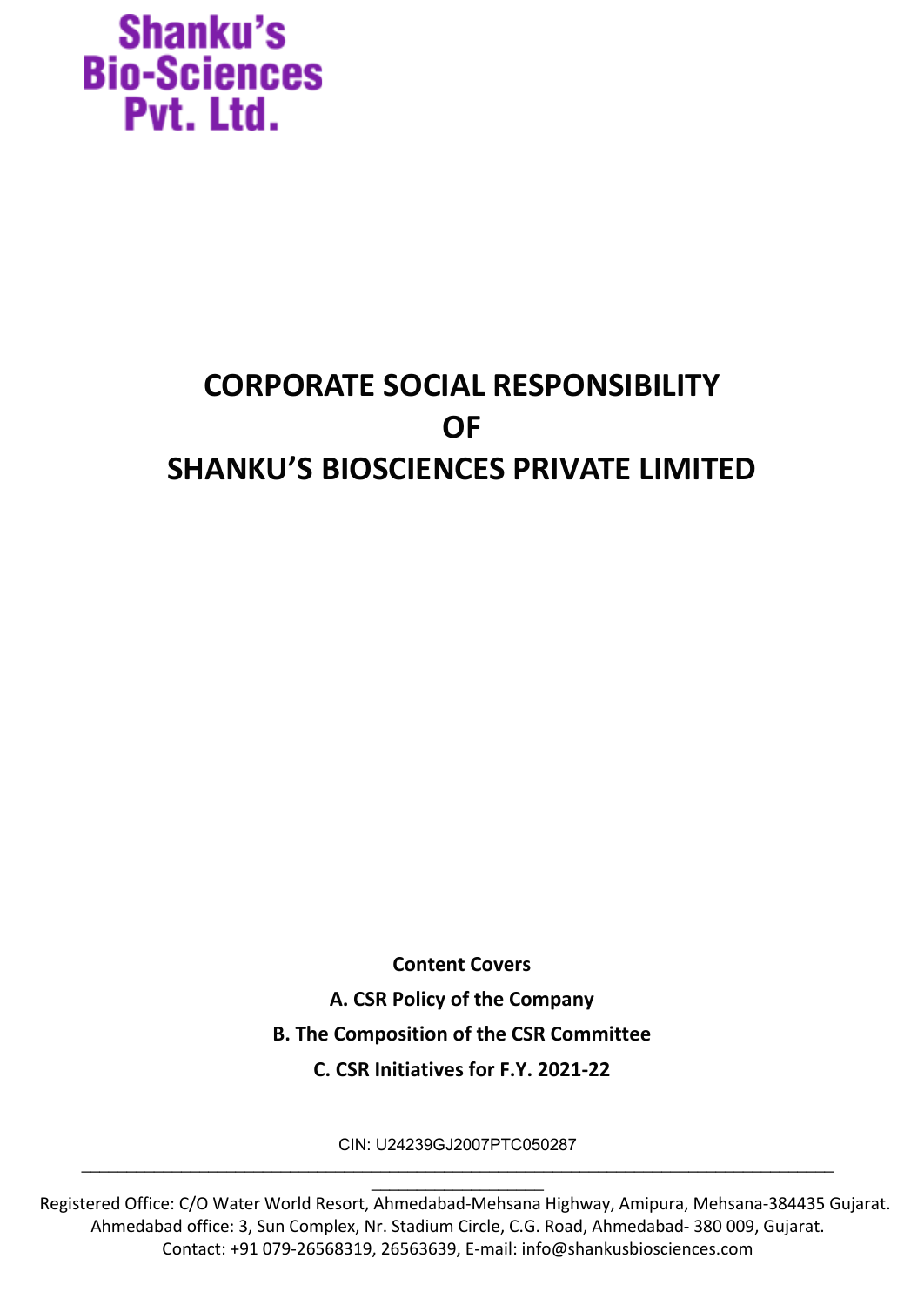### **A.CSR Policy**

### *Preamble:*

The Company intends to make a positive difference to society and contribute its share towards the social cause of betterment of society and area in which companies operates. The Company also believes in the trusteeship concept. This entails transcending business interests and working towards making a meaningful difference to the society.

We, at Shanku's Biosciences Pvt Ltd believe that creation of large societal capital is as important as wealth creation for our shareholders. As a responsible human organization, we are committed towards the above objective and are keen on developing a sustainable business model to ensure and activate our future growth drivers. In line with the regulatory expectations, we are putting in place a formal policy as a guide towards our social commitment going forward.

### *Policy Objectives:*

The objective of the CSR Policy ("Policy") is to lay down the guiding principles in undertaking various Programs and projects by or on behalf of the company relating to Corporate Social Responsibility ("CSR") within the meaning of section 135 of the Companies Act, 2013 read with Schedule VII of the Act and the CSR Policy Rules 2014. ("Rules")

#### *Role of the CSR Committee:*

- Draft the CSR policy and recommend the same to the Board for approval.
- Review and recommend any new CSR initiatives to be taken up by the company.
- Recommend the amount of expenditure to be incurred on the activities referred to in the CSR Policy.
- Review and recommend the CSR report to be included in the board's report.
- Review and recommend any amendments to be made in the CSR policy of the Company.
- To carry such other functions as may be delegated to it by the board relating to CSR activities of the company.

#### *CSR Initiatives*

In line with Schedule VII of the Act and the CSR Rules, the Company shall undertake CSR activities included in its Annual CSR Plan, as recommended by the CSR Committee at the beginning of each year. The Committee is authorized to approve any modification to the existing Annual CSR Plan or to propose any new program during the financial year under review.

*Page 01 of 05*

#### CIN: U24239GJ2007PTC050287

Registered Office: C/O Water World Resort, Ahmedabad-Mehsana Highway, Amipura, Mehsana-384435 Gujarat. Ahmedabad office: 3, Sun Complex, Nr. Stadium Circle, C.G. Road, Ahmedabad- 380 009, Gujarat. Contact: +91 079-26568319, 26563639, E-mail: info@shankusbiosciences.com

\_\_\_\_\_\_\_\_\_\_\_\_\_\_\_\_\_\_\_\_\_\_\_\_\_\_\_\_\_\_\_\_\_\_\_\_\_\_\_\_\_\_\_\_\_\_\_\_\_\_\_\_\_\_\_\_\_\_\_\_\_\_\_\_\_\_\_\_\_\_\_\_\_\_\_\_\_\_\_\_\_\_\_  $\overline{\phantom{a}}$  , which is a set of the set of the set of the set of the set of the set of the set of the set of the set of the set of the set of the set of the set of the set of the set of the set of the set of the set of th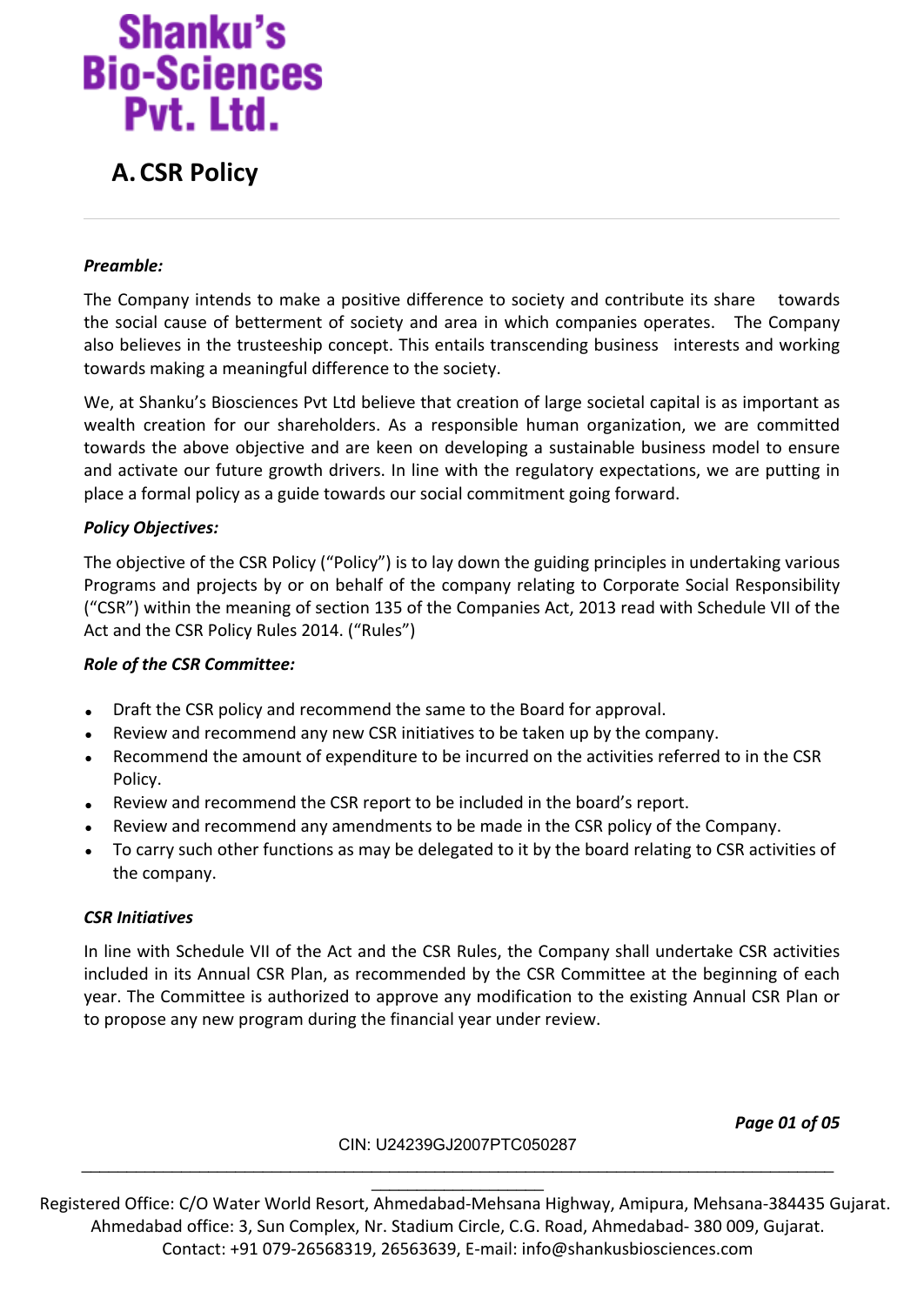#### *Focus Areas:*

For purposes of focusing its CSR efforts in a continued and effective manner, the following areas have been identified:

- 1. Promotion of education, including special education and employment enhancing vocation skills especially among children, women, elderly and the differently abled and livelihood enhancement projects;
- 2. Protection of national heritage, art and culture including restoration of buildings and sites of historical importance and works of Art, setting up public libraries, promotion and development of traditional arts and handicrafts;
- 3. Ensuring environmental sustainability, ecological balance, protection of flora and fauna, animal welfare, agroforestry, conservation of natural resources and maintaining quality of soil, air and water;
- 4. Eradicating hunger, poverty and malnutrition, promoting preventive health care and sanitation and making available safe drinking water;
- 5. Promoting gender equality , empowering women, setting up homes and hostels for women and orphans, setting up old age homes, day care centers and such other facilities for senior citizens and measures for reducing inequalities faced by socially and economically backward groups;
- 6. Measures for the benefit of armed forces veterans, war widows and their dependents;
- 7. Training to promote rural sports, nationally recognized sports, Paralympic sports and Olympic sports;
- 8. Contribution to the Prime Minister National Relief Fund or any other fund set up by the Central Government for socio-economic development and relief and welfare of the Scheduled Castes, Scheduled Tribes, other backward classes, minorities and women;
- 9. Contributions or funds provided to technology incubators located within academic institutions which are approved by the Central Government.;
- 10. Rural Development Projects.

### *Effects of Interpretations/Clarifications and Amendments on Projects/ Programs /Activities*

The objective of the policy is to act as a guideline for the company in its endeavor to undertake socially relevant activities that will result in the overall objective of the company to create societal capital/assets for the common good and the list of activities shall be interpreted in a manner that will advance the objective. The policy shall be deemed to have amended or modified to the extent of any modification/amendments or clarifications issued by the Central Government from time to time in relation to the CSR obligations of companies and shall be interpreted accordingly.

*Page 02 of 05*

#### CIN: U24239GJ2007PTC050287

Registered Office: C/O Water World Resort, Ahmedabad-Mehsana Highway, Amipura, Mehsana-384435 Gujarat. Ahmedabad office: 3, Sun Complex, Nr. Stadium Circle, C.G. Road, Ahmedabad- 380 009, Gujarat. Contact: +91 079-26568319, 26563639, E-mail: info@shankusbiosciences.com

\_\_\_\_\_\_\_\_\_\_\_\_\_\_\_\_\_\_\_\_\_\_\_\_\_\_\_\_\_\_\_\_\_\_\_\_\_\_\_\_\_\_\_\_\_\_\_\_\_\_\_\_\_\_\_\_\_\_\_\_\_\_\_\_\_\_\_\_\_\_\_\_\_\_\_\_\_\_\_\_\_\_\_  $\overline{\phantom{a}}$  , which is a set of the set of the set of the set of the set of the set of the set of the set of the set of the set of the set of the set of the set of the set of the set of the set of the set of the set of th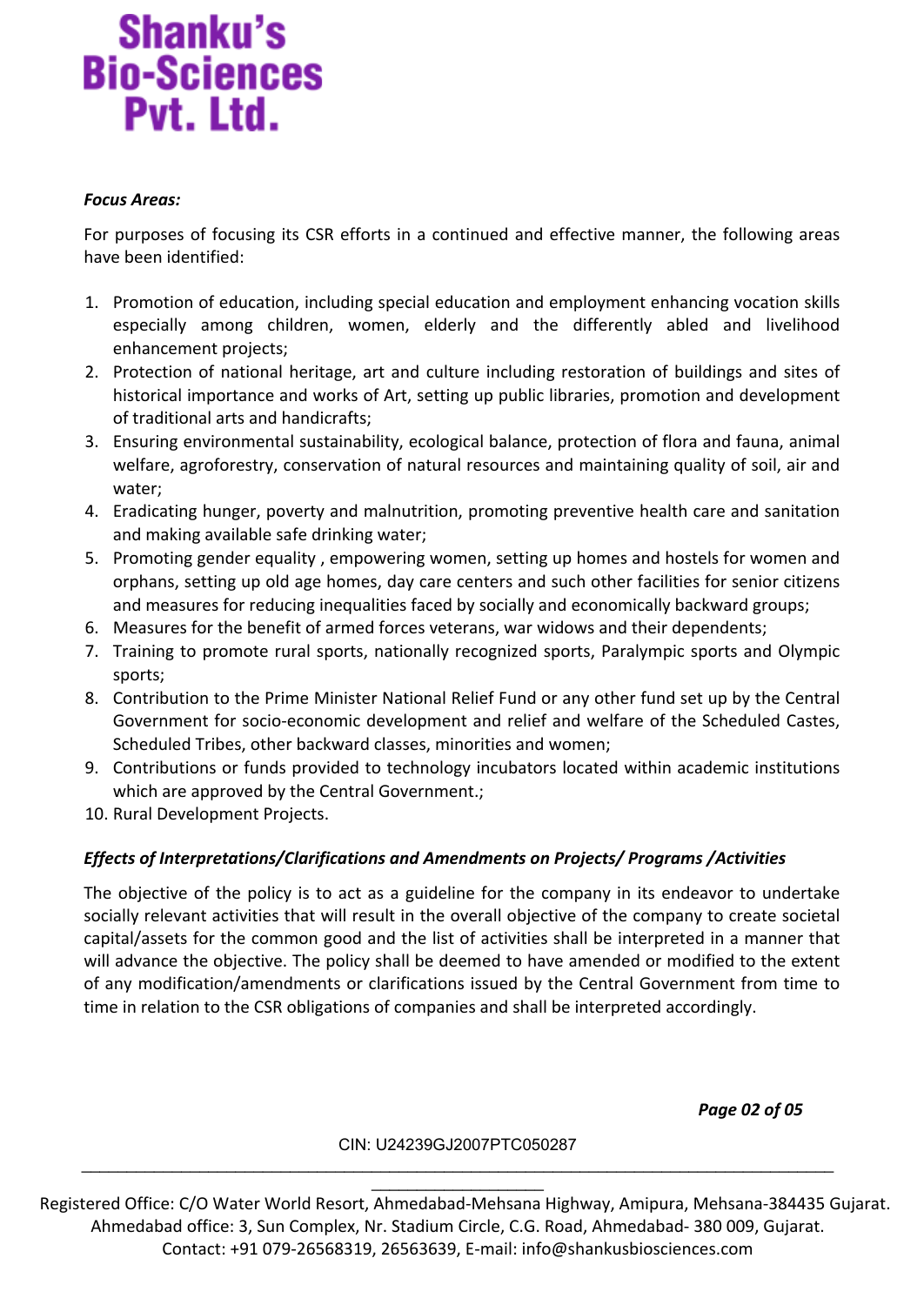### *Execution of Projects/Programs*

The company may undertake one or more projects or programs or activities provided in the CSR policy either directly or through a Registered Trust or through a Registered Society or establish another company under Section 8 of the Companies Act, 2013 or even to collaborate with other entities.. It can also acquire the services of experts in respective fields by appointing them as consultants in a particular program or project. Where implementation agencies are appointed for a particular project, the company shall acquire the necessary skills to run the program on its own within 3-5 years from its implementation where it is a continuing program. While engaging a third party agency for implementing a project or program covered in the CSR policy, the CSR committee shall ensure that they have credible standing and experience in the respective fields for at least three preceding financial years.

### *CSR Expenditure*

The Company shall endeavor to spend, in every financial year at least 2% of the average net profits of the Company made during the 3 immediately preceding financial years for CSR Policy.

For this purpose, "average net profit" shall be calculated in accordance with provisions of Section 198 of the Companies Act, 2013, after deducting there from the dividends that may be received from companies in India which are covered under and complying with the provisions of Sec 135 of the Companies Act 2013.

The Company will give preference to the local area(s) in and around our offices in India. The Company may use the CSR capacities of their own personnel in executing the CSR activities and also effectively monitoring the same but such CSR expenditure shall not exceed 5% of total CSR expenditure of the company in one financial year and **in compliance of rule 6(2), if any surplus arising out of CSR projects or programmes or activities shall not form part of the business profit.**

### *Monitoring of CSR Activities*

CSR committee of the company will be responsible for the monitoring of various CSR projects or programs undertaken by the company directly or indirectly. The committee shall ensure that;

- Company undertakes the CSR activities as provided in the CSR policy
- The projects/ programs are implemented as per the program approved by the board
- The budget allocated for each of the project is utilized for the projects as per the approved plans.
- The budget allocated for each of the project is utilized for the projects as per the approved plans.
- Company shall provide necessary resources and human capital for implementation and the effective monitoring of the CSR projects and programs as may be directed by the CSR Committee. The services of any external agencies or persons who have experience in the same or similar projects or programs undertaken or proposed to be undertaken by the company may also be made available for successful implementation an monitoring of the project.

### CIN: U24239GJ2007PTC050287

Registered Office: C/O Water World Resort, Ahmedabad-Mehsana Highway, Amipura, Mehsana-384435 Gujarat. Ahmedabad office: 3, Sun Complex, Nr. Stadium Circle, C.G. Road, Ahmedabad- 380 009, Gujarat. Contact: +91 079-26568319, 26563639, E-mail: info@shankusbiosciences.com

\_\_\_\_\_\_\_\_\_\_\_\_\_\_\_\_\_\_\_\_\_\_\_\_\_\_\_\_\_\_\_\_\_\_\_\_\_\_\_\_\_\_\_\_\_\_\_\_\_\_\_\_\_\_\_\_\_\_\_\_\_\_\_\_\_\_\_\_\_\_\_\_\_\_\_\_\_\_\_\_\_\_\_  $\overline{\phantom{a}}$  , which is a set of the set of the set of the set of the set of the set of the set of the set of the set of the set of the set of the set of the set of the set of the set of the set of the set of the set of th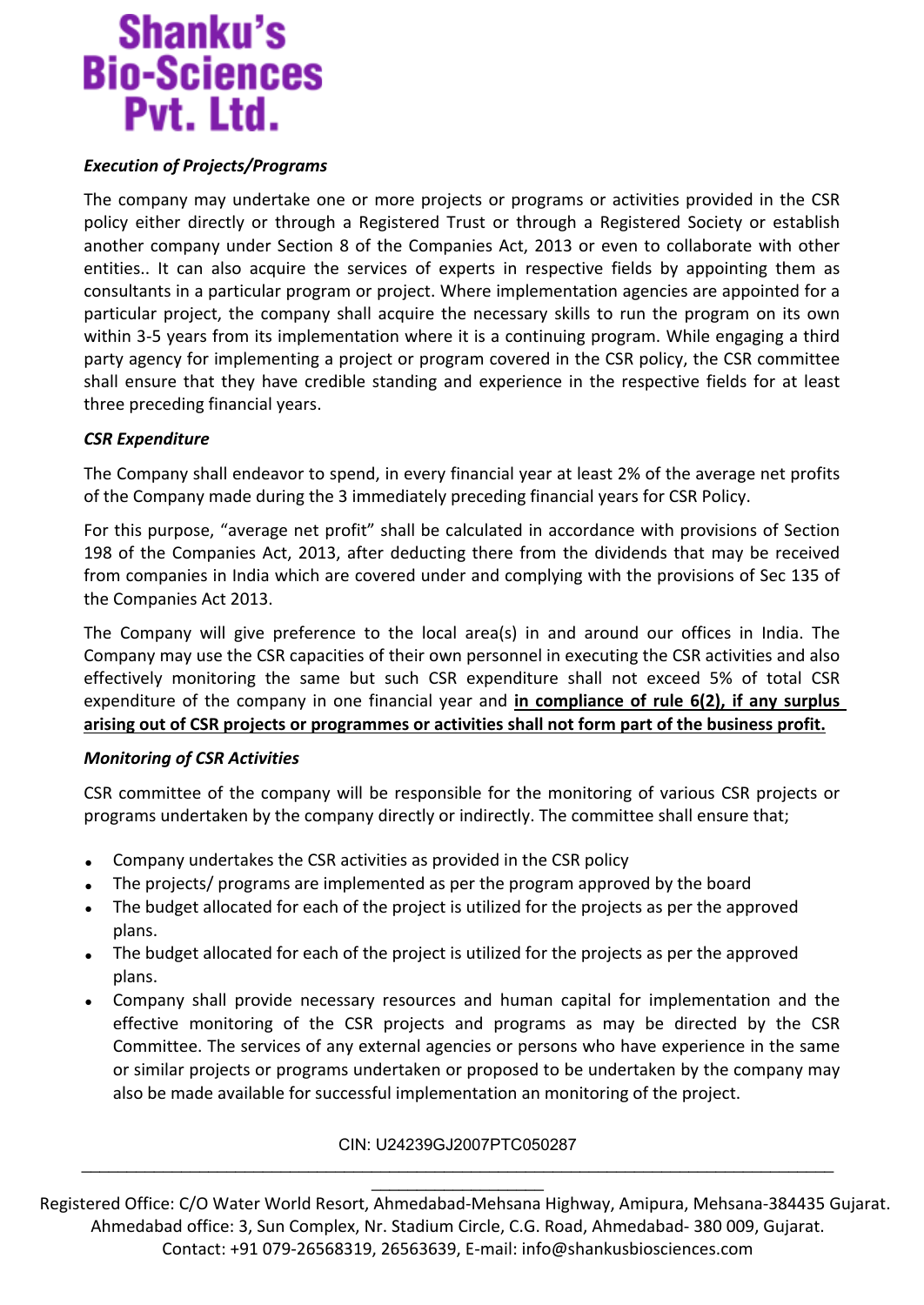*Page 04 of 05*

# **Shanku's Bio-Sciences** Pvt. Ltd.

### *Amendment of CSR Policy*

The CSR policy of the company may be amended at any time by the board of the company on the Recommendation of the CSR committee.

### *Reporting of CSR Policy*

On approval of the CSR policy or any amendments thereof, the contents of the policy shall be included in the Boards' report.

At the end of each financial year, the CSR committee shall prepare a report of the CSR program in the prescribed form relating to the financial year and submit to the board for its inclusion in the Board's report in the format recommended in the Companies (Corporate Social Responsibility Policy) Rules, 2014, as may be amended from time to time, as part of its annual report.

### **B. The Composition of the CSR Committee**

- 1. Rakeshkumar Keshavlal Chaudhary Chairman
- 2. Jagdish Madhavlal Chaudhary **Face Contract Contract** Point Director
- 3. Anand Rakeshbhai Chaudhary Director
- 
- 
- 

### **C. CSR Initiatives for F.Y. 2021-22 (Approved by Board)**

### *ACTIVITY NAME: Health Care*

*CSR PARTNER: Keshav Charity Foundation, a non-profit Organisation working for needs of society*

 *Providing free or concessional treatment of COVID-19, Cancer, Dialysis and other major diseases which cannot be afforded by the patients due to limited or non-availability of financial resources.* 

*PROJECT LOCATION: Amipura, Baliyasan, Dholasan and Urban area of Mehsana City.*

CIN: U24239GJ2007PTC050287

 $\overline{\phantom{a}}$  , which is a set of the set of the set of the set of the set of the set of the set of the set of the set of the set of the set of the set of the set of the set of the set of the set of the set of the set of th Registered Office: C/O Water World Resort, Ahmedabad-Mehsana Highway, Amipura, Mehsana-384435 Gujarat. Ahmedabad office: 3, Sun Complex, Nr. Stadium Circle, C.G. Road, Ahmedabad- 380 009, Gujarat. Contact: +91 079-26568319, 26563639, E-mail: info@shankusbiosciences.com

\_\_\_\_\_\_\_\_\_\_\_\_\_\_\_\_\_\_\_\_\_\_\_\_\_\_\_\_\_\_\_\_\_\_\_\_\_\_\_\_\_\_\_\_\_\_\_\_\_\_\_\_\_\_\_\_\_\_\_\_\_\_\_\_\_\_\_\_\_\_\_\_\_\_\_\_\_\_\_\_\_\_\_